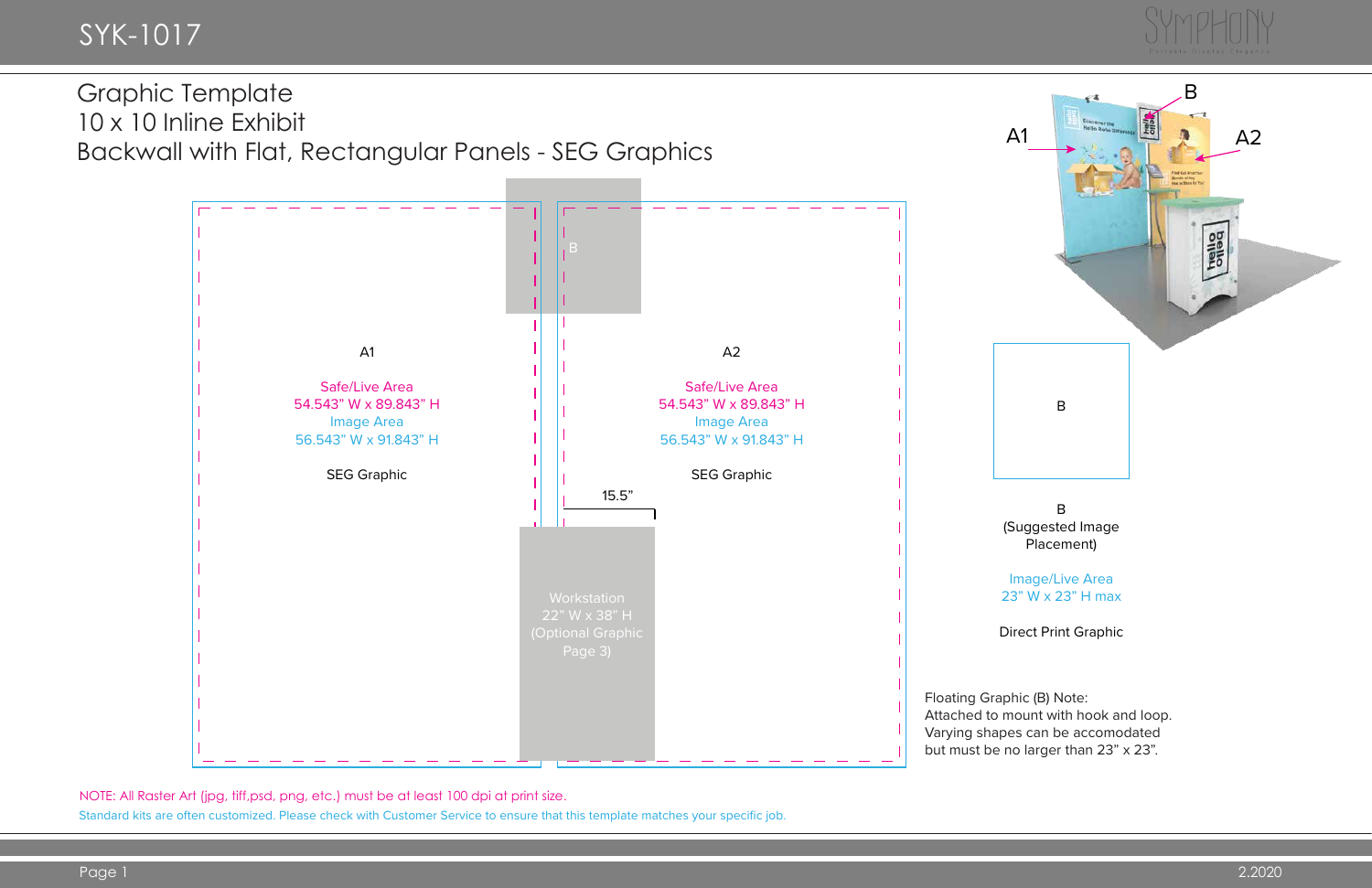

NOTE: All Raster Art (jpg, tiff,psd, png, etc.) must be at least 100 dpi at print size. Standard kits are often customized. Please check with Customer Service to ensure that this template matches your specific job.



Graphic Template Portable Counter – Vinyl Graphic